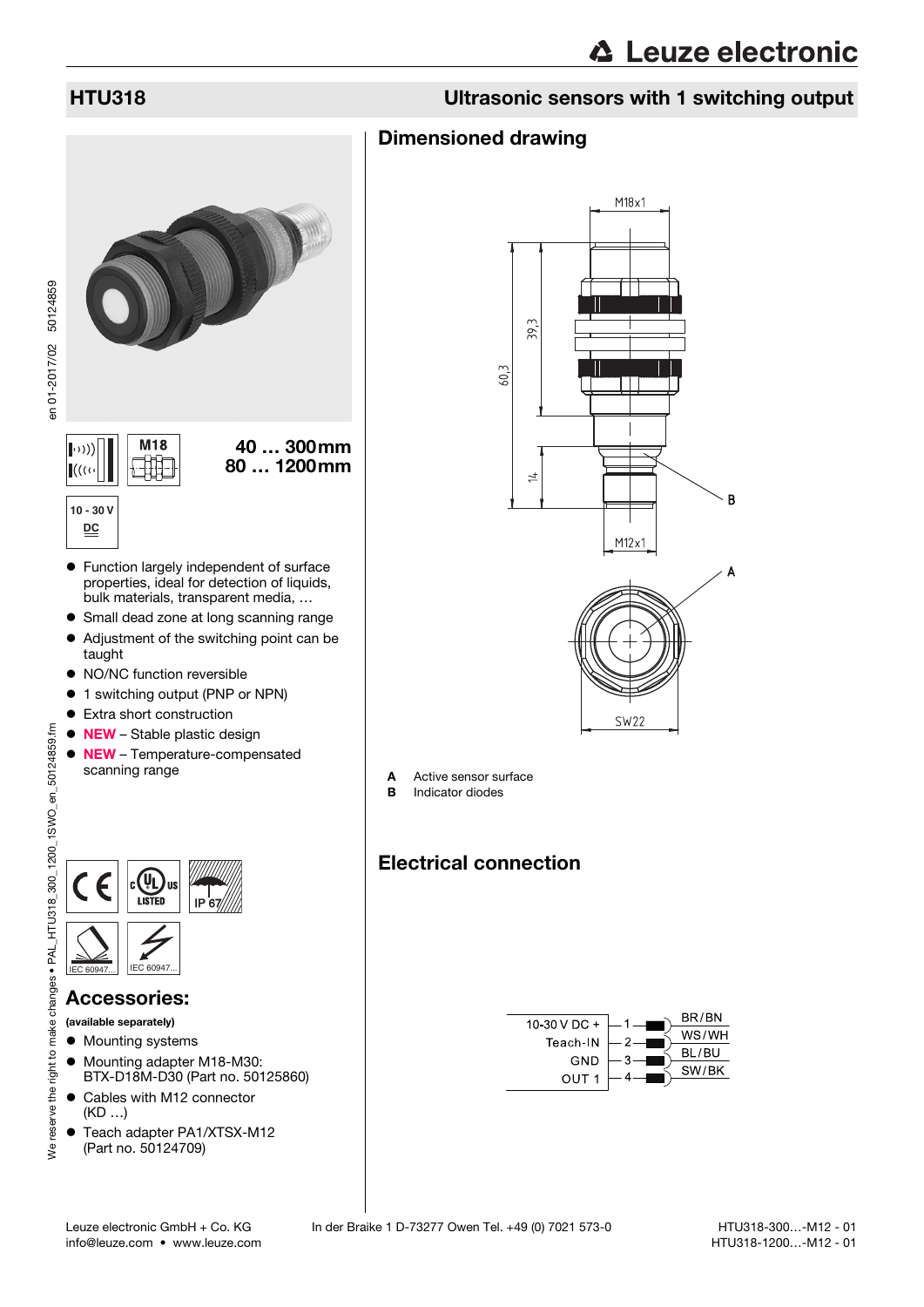# **∆ Leuze electronic**

Diagrams HTU318-300/…-M12

> -50 0 50  $10<sub>0</sub>$

Ē cone sound / of the s  $\mathsf{J}$ 

# **HTU318**

 $v1$ 

 $\overline{v}$ 

Typ. response behavior (plate 100x100mm)

# Technical data

#### Ultrasonic specifications **HTU318-300/…-M12 HTU318-1200/…-M12**

Scanning range 1) Adjustment range  $\begin{array}{ccc}\n\text{Adiagram} & \text{Adiagram} \\
\text{Adiagram} & \text{Adiagram} \\
\text{Bdiagram} & \text{Bdiagram} \\
\text{Bdiagram} & \text{Bdiagram} \\
\text{Adiagram} & \text{Bdiagram} \\
\text{Bdiagram} & \text{Bdiagram} \\
\text{Bdiagram} & \text{Bdiagram} \\
\text{Bdiagram} & \text{Bdiagram} \\
\text{Bdiagram} & \text{Bdiagram} \\
\text{Bdiagram} & \text{Bdiagram} \\
\text{Bdiagram} & \text{Bdiagram} \\
\text{Bdiagram} & \text{Bdiagram} \\
\text{$ Ultrasonic frequency  $300$ kHz 200kH<br>Typ opening angle  $7^\circ + 2^\circ$  8° + 2 Typ. opening angle  $7^\circ \pm 2^\circ$  and  $8^\circ \pm 2^\circ$  and  $8^\circ \pm 2^\circ$  and  $\leq 2$ mm  $\leq 2$ mm  $\leq 2$ mm Resolution < 2mm < 2mm Direction of beam  $\frac{\text{Axial}}{\pm 0.5\%}$  1 3  $\pm 0.5\frac{\text{Axial}}{\pm 0.5\%}$   $\pm 0.5\frac{\text{Axial}}{\text{Axial}}$   $\pm 0.5\frac{\text{Axial}}{\text{Axial}}$   $\pm 0.5\frac{\text{Axial}}{\text{Axial}}$   $\pm 0.5\frac{\text{Axial}}{\text{Axial}}$   $\pm 0.5\frac{\text{Axial}}{\text{Axial}}$   $\pm 0.5\frac{\text{Axial}}{\text{Axial}}$   $\pm 0.5\frac{\text{Axial}}$ Reproducibility  $+0.5$ <br>Switching hysteresis  $1\%$ <sup>3)</sup> Switching hysteresis  $\frac{1}{8}$  3)<br>
Temperature drift  $\leq 5\%$  4) Temperature drift

#### **Timing**

Switching frequency and the SHz 6Hz 5Hz<br>Response time the 62ms 62ms 5Hz Response time and the contract of the contract of the contract of the contract of the contract of the contract of the contract of the contract of the contract of the contract of the contract of the contract of the contract Readiness delay

#### Electrical data

Operating voltage  $\mathsf{U_{B}}^{\mathsf{5}}$ Residual ripple  $\pm 5\%$  of U<sub>B</sub> Open-circuit current ≤ 35mA Switching output

Output current Max. 150mA<br>Switching range adjustment 1-point teach

Changeover NO/NC

# **Indicators**<br>Yellow LED

Yellow LED, flashing Teach-in Green and yellow LEDs flashing Teaching error Green LED<sup>1</sup> Chiect within the scanning range

# **Mechanical data**<br>Housing

Active surface Epoxy resin, gla<br>
Weight 65g<br>
Ultrasonic transducer Piezoceramic 6) Ultrasonic transducer<br>Connection type Fitting position

#### Environmental data

VDE protection class III  $\overline{\phantom{a}}$ <br>Degree of protection IP 67 Degree of protection IP 67<br>Standards applied FN 60947-5-2 Standards applied<br>Certifications

1) At 20°C

2) Target:  $100 \text{mm} \times 100 \text{mm}$  plate<br>3) From end value

3) From end value<br>4) Over the temper

Over the temperature range -20°C ... +70°C

- 5) For UL applications: use is permitted exclusively in Class 2 circuits according to NEC<br>6) The ceramic material of the ultrasonic transducer contains lead zirconium titanate (PZ
- 6) The ceramic material of the ultrasonic transducer contains lead zirconium titanate (PZT)  $\overline{7}$ ) 1=short-circuit and overload protection. 2=polarity reversal protection. 3=wire preak an
- 7) 1=short-circuit and overload protection, 2=polarity reversal protection, 3=wire break and inductive protection<br>8) These proximity switches shall be used with UL Listed Cable assemblies rated 30V, 0.5A min. 8) These proximity switches shall be used with UL Listed Cable assemblies rated 30V, 0.5A min,
- in the field installation, or equivalent (categories: CYJV/CYJV7 or PVVA/PVVA7)

# 40 ... 300mm <sup>2)</sup><br>40 ... 300mm

10 ... 30V DC (incl.  $\pm$  5% residual ripple)  $\pm$  5% of U<sub>R</sub> …/2… 1 PNP transistor switching output 1 NPN transistor switching output Function **NO** (normally open), preset<br>
Noticulate Max, 150 mA Switching range adjustment 1-point teach: teach-in (pin 2) 2 … 7s to U<sub>B</sub>,<br>2-point teach-in (pin 2) 7 … 12s to U<sub>B</sub> Teach-in (pin 2) > 12s to  $U_B$ 

> Plastic (PBT) Epoxy resin, glass fiber reinforced<br>65g

Ambient temp. (operation/storage) -20° … +70°C/-20° … +70°C<br>Protective circuit <sup>7)</sup> 1, 2, 3  $-20^{\circ}$  ...  $+70^{\circ}$ C/-20 $^{\circ}$  ...  $+70^{\circ}$ C<br>1, 2, 3<br>III UL 508, CSA C22.2 No.14-13 5) 8)

# 80 ... 1200mm <sup>2)</sup><br>80 ... 1200mm  $\pm$  0.5% <sup>1) 3)</sup><br>1% <sup>3)</sup>  $≤ 5\%$  <sup>4)</sup>

OUT1: object detected<br>Teach-in

# M12 connector, 4-pin<br>Anv

Width y of the sound cone [mm]  $-100\frac{L}{0}$ 0 50 100 150 200 250 300 350 Object distance x [mm] Typ. response behavior (rod Ø 25mm) 100  $[mm]$ Width y of the sound cone [mm] cone 50 ⊽ء sound  $\overline{c}$ y of the s y1 -50 Width -100 0 50 100 150 200 250 300 350 Object distance x [mm] HTU318-1200/…-M12 Typ. response behavior (plate 100x100mm) 200 [mm] Width y of the sound cone [mm]  $\overline{y^2}$ of the sound cone 10 0  $-100$ y1 Vidth y -200 200 400 600 800 1000 1200 1400 Object distance x [mm] Typ. response behavior (rod Ø 25mm) 200  $\overline{m}$ Width y of the sound cone [mm] y of the sound cone 100  $\overline{v}$ 0 y1  $-100$ Nidth -200 200 400 600 800 1000 1200 1400 Object distance x [mm] Target (fixed) plate or rod w Sound cone 中  $= f(\alpha, x)$  $\alpha_{1}$ Object distance [mm]

## Notes

#### **Observe intended use!**

- $\%$  This product is not a safety sensor and is not intended as personnel protection.
- $\ddot{\phi}$  The product may only be put into operation by competent persons.
- Only use the product in accor-
- dance with its intended use.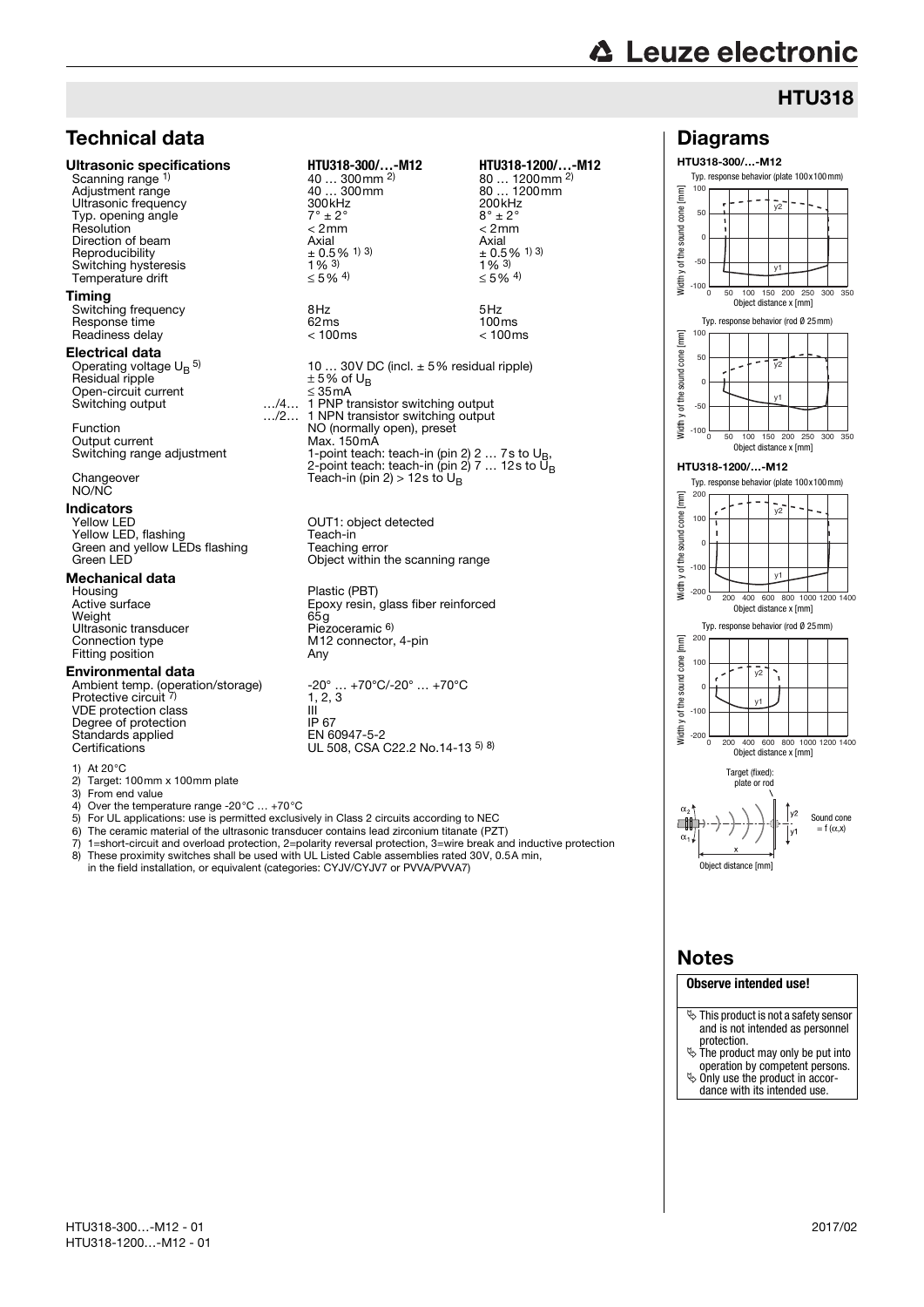# HTU318 Ultrasonic sensors with 1 switching output

### Part number code

#### **HTU3 1 8 - 1 2 0 0 . 3 / 4 T -M1 2**

|               | <b>Operating principle</b>                                         |  |  |  |  |
|---------------|--------------------------------------------------------------------|--|--|--|--|
| <b>HTU</b>    | Ultrasonic sensor, scanning principle, with background suppression |  |  |  |  |
| <b>DMU</b>    | Ultrasonic sensor, distance measurement                            |  |  |  |  |
|               |                                                                    |  |  |  |  |
| <b>Series</b> |                                                                    |  |  |  |  |
| 318           | 318 series, cylindrical short M18 design                           |  |  |  |  |
|               | Scanning range in mm                                               |  |  |  |  |
| 300           | 40300                                                              |  |  |  |  |
| 1200          | 801200                                                             |  |  |  |  |
|               |                                                                    |  |  |  |  |
|               | <b>Equipment (optional)</b>                                        |  |  |  |  |
| .3            | Teach button on the sensor                                         |  |  |  |  |
|               |                                                                    |  |  |  |  |
|               | Pin assignment of connector pin 4 / black cable wire (OUT1)        |  |  |  |  |
| 4             | PNP output, NO contact preset                                      |  |  |  |  |
| P             | PNP output, NC contact preset                                      |  |  |  |  |
| $\mathbf{2}$  | NPN output, NO contact preset                                      |  |  |  |  |
| N             | NPN output, NC contact preset                                      |  |  |  |  |
| C             | Analog output 4  20 mA                                             |  |  |  |  |
| V             | Analog output 0  10V                                               |  |  |  |  |
|               | Pin assignment of connector pin 2 / white cable wire (Teach-IN)    |  |  |  |  |
| Τ             | Teach input                                                        |  |  |  |  |
|               | <b>Connection technology</b>                                       |  |  |  |  |

**M12** M12 connector, 4-pin

# Order guide

The sensors listed here are preferred types; current information at www.leuze.com.

|                                   | <b>Designation</b> | Part no. |  |
|-----------------------------------|--------------------|----------|--|
| Scanning range / switching output |                    |          |  |
| $40300$ mm / PNP                  | HTU318-300/4T-M12  | 50136070 |  |
| $40300$ mm / NPN                  | HTU318-300/2T-M12  | 50136071 |  |
| $801200$ mm / PNP                 | HTU318-1200/4T-M12 | 50136074 |  |
| $801200$ mm / NPN                 | HTU318-1200/2T-M12 | 50136075 |  |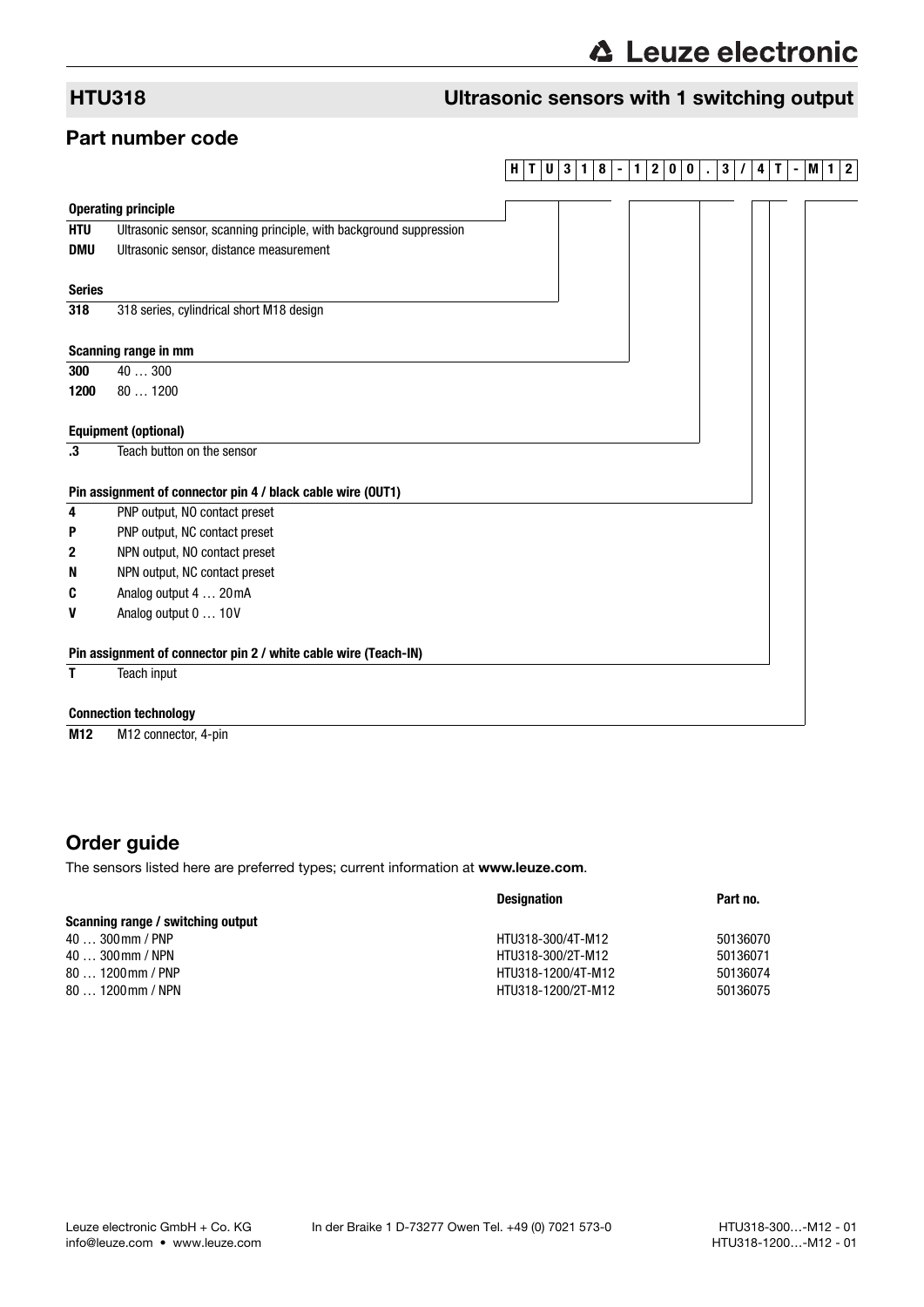HTU318

## Device functions and indicators

All settings on the sensor are taught-in via the Teach-IN input. Device status and switching states are indicated as follows by means of a LED:

#### Switching behavior



Note!

Т

The switching behavior is not defined in the dead zone.

#### Switching behavior with 2-point window-teach as a function of the switching function

| <b>Switching function</b><br>configured as | First taught object<br>distance | Second taught object<br>distance | <b>Output switching behavior</b> |
|--------------------------------------------|---------------------------------|----------------------------------|----------------------------------|
| NO (normally open)                         | Far                             | Close                            | л                                |
|                                            | Close                           | Far                              | л                                |
| NC (normally closed)                       | Far                             | Close                            |                                  |
|                                            | Close                           | Far                              |                                  |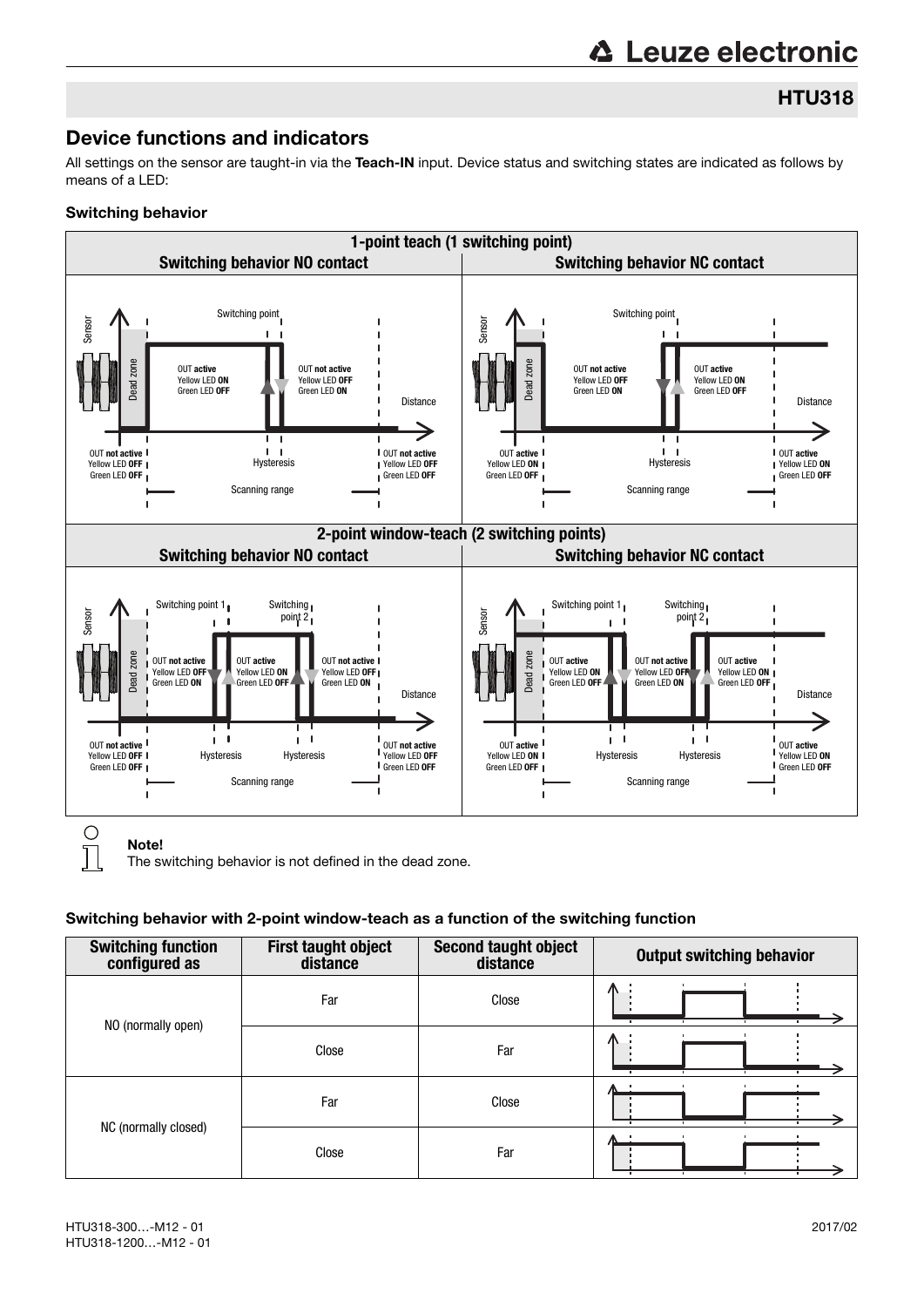## HTU318 Ultrasonic sensors with 1 switching output

## Adjusting the switching point via the teach input

The switching point of the sensor is set to 300mm or 1200mm on delivery.

By means of a simple teach event, the switching points can be individually taught to an arbitrary distance within the scanning range with 1-point teach (static) or 2-point window-teach (static). The Leuze PA1/XTSX-M12 Teach Adapter can be used for this purpose. The adapter can also be used to easily switch the output function from NO contact to NC contact.

| 1-point teach (static)                                                                                                                                                                                                                                                                                                                                                   | 2-point window-teach (static)                                                                                                                                                                                                                                                                         |  |  |  |
|--------------------------------------------------------------------------------------------------------------------------------------------------------------------------------------------------------------------------------------------------------------------------------------------------------------------------------------------------------------------------|-------------------------------------------------------------------------------------------------------------------------------------------------------------------------------------------------------------------------------------------------------------------------------------------------------|--|--|--|
| <b>1. Place</b> object at desired switching distance.                                                                                                                                                                                                                                                                                                                    | 1. First, place object at desired switching distance for switching point 1.                                                                                                                                                                                                                           |  |  |  |
| 2. To adjust output OUT1, connect the Teach-IN input to $U_R$ for 2  7s<br>(Leuze Teach Adapter: position "Teach-U <sub>R</sub> ").<br>The current state of output OUT1 is frozen while the adjustment is made.<br>3. The <b>yellow LED flashes at 3Hz</b> and is then <b>ON</b> .<br>The current object distance has been taught as the new switching point.            | 2. To adjust output OUT1, connect the Teach-IN input to $U_R$ for 7  12s<br>(Leuze Teach Adapter: position "Teach-U <sub>B</sub> ") until the yellow and green<br>LEDs flash alternately at 3Hz.<br><b>3. Release the button.</b> The sensor remains in teach mode and the LEDs<br>continue to flash. |  |  |  |
| 4. Error-free teach: LED states and switching behavior according to the dia-<br>gram shown above.<br><b>Faulty teach</b> (object may be too close or too far away – please note scan-<br>ning range):<br>green and yellow LEDs flash at 8Hz until an error-free teach event is<br>performed.<br>The output <b>OUT1</b> is inactive as long as there is a teaching error. | 4. Then, place the object at the desired switching distance for switching<br>point 2.<br>The minimum distance between the switching points is as follows:<br>Note:<br>scanning range of 400mm:40mm<br>scanning range of 1200mm:120mm                                                                  |  |  |  |
|                                                                                                                                                                                                                                                                                                                                                                          | 5. To complete the teach event, briefly connect the Teach-IN input to $U_R$<br>again (Leuze Teach Adapter: position "Teach-U <sub>B</sub> ").<br>The switching window was taught in.                                                                                                                  |  |  |  |
|                                                                                                                                                                                                                                                                                                                                                                          | 6. Error-free teach: LED states and switching behavior according to the<br>diagram shown above.<br><b>Faulty teach</b> (object may be too close or too far away – please note scan-<br>ning range):<br>green and yellow LEDs flash at 8Hz until an error-free teach event is<br>performed.            |  |  |  |